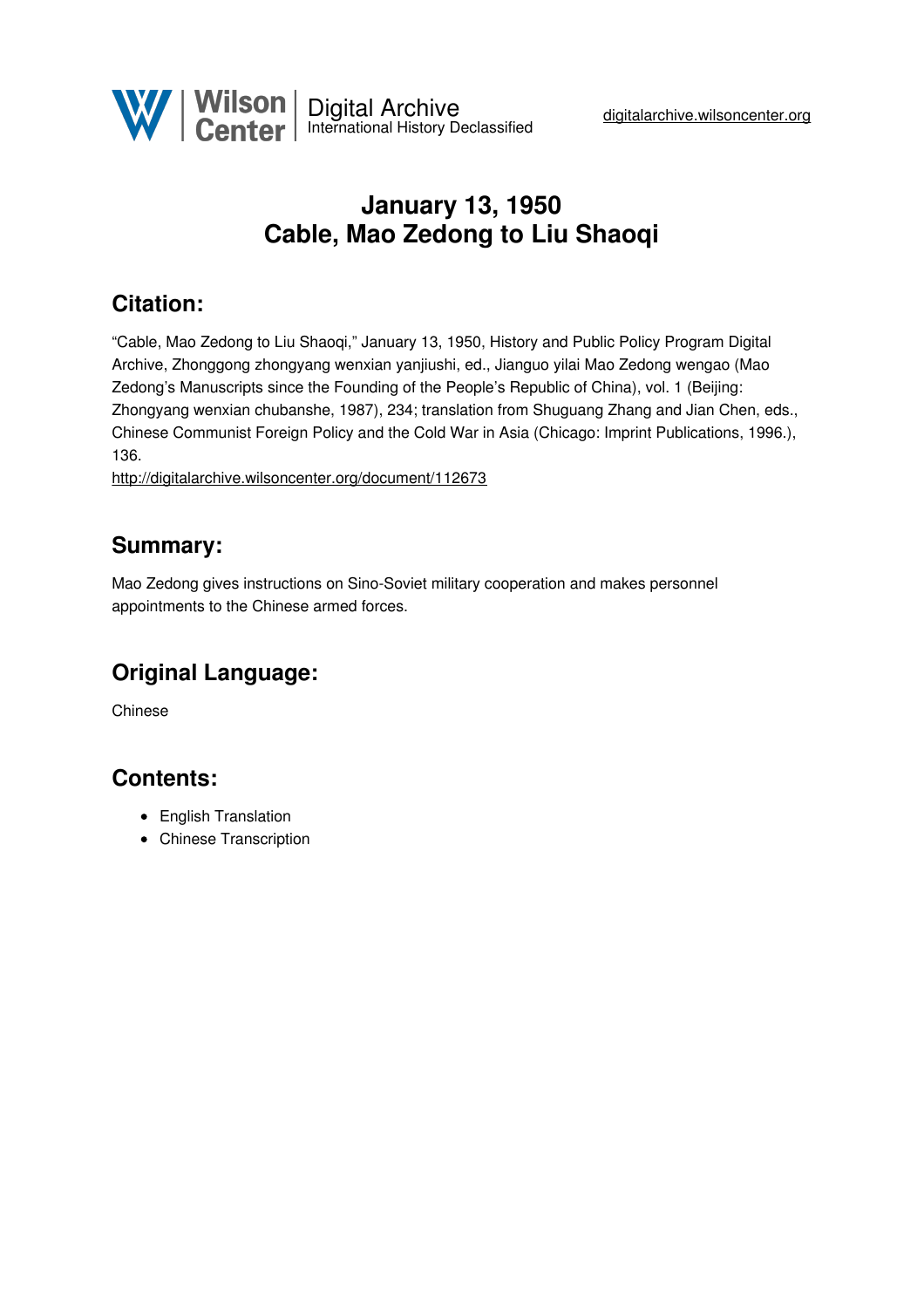[...]

Comrade [Liu] Shaoqi:

(1) I will depart for Leningrad today (the 13th) in the evening and will be back to Moscow in two days.

(2) I have arranged for Liu Yalou, Soviet advisor Kotov and two other men to come here. Please inform Nie Rongzhen of this matter.

(3) Xiao Jinguang can now be appointed as commander of the navy; please also inform Nie Rongzhen about this appointment.

Mao Zedong

13 January [1950]

[...]